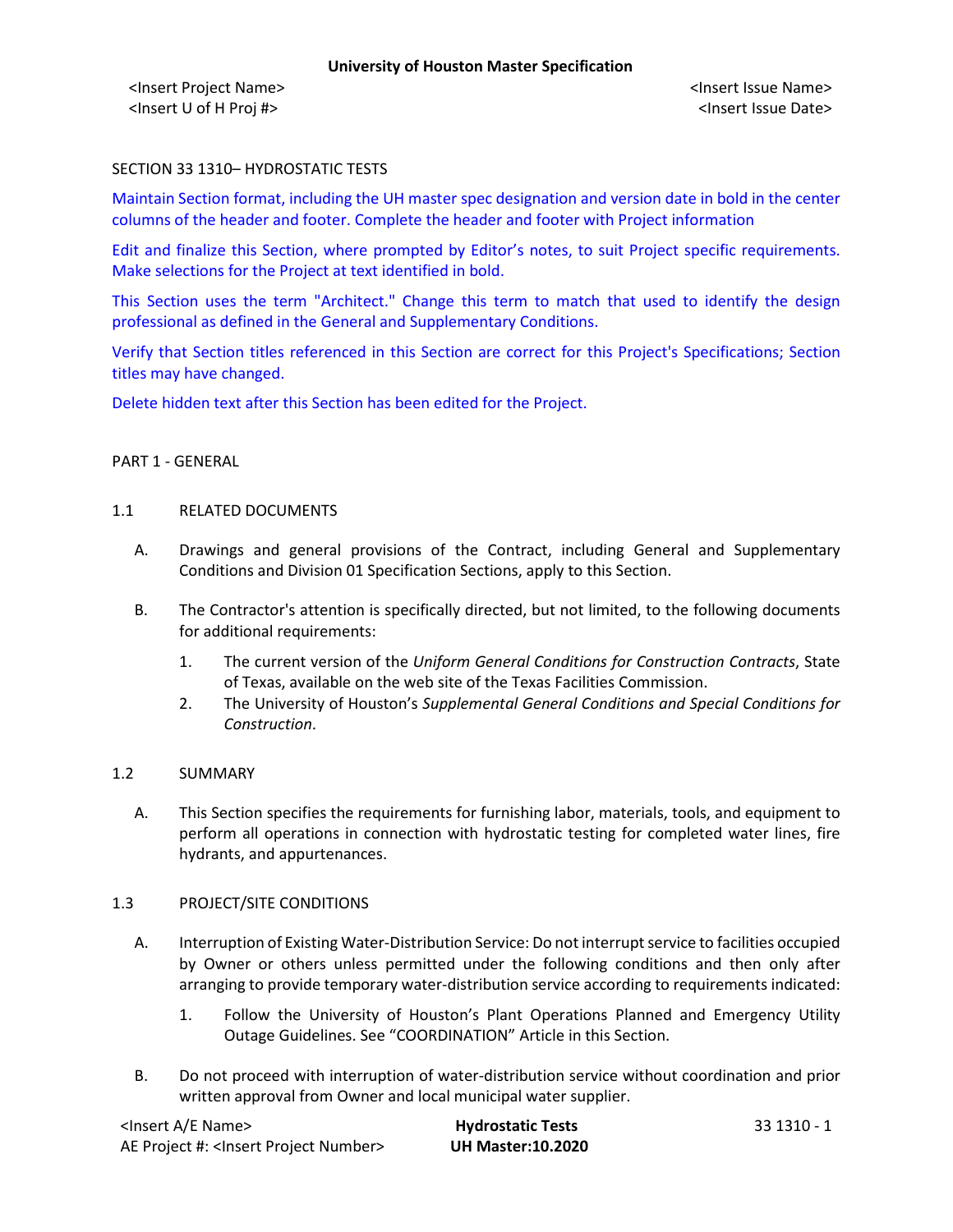<Insert Project Name> <Insert Issue Name> <Insert U of H Proj #> <Insert Issue Date>

- 1.4 SUBMITTALS
	- A. Field quality-control test reports.
- 1.5 COORDINATION
	- A. Complete the Outage Planning Form in the University of Houston's Planned and Emergency Utility Outage Guidelines available in Section 00 6000 of these Specifications.

### PART 2 - PRODUCTS

- 2.1 MATERIALS
	- A. Equipment provided by Contractor: The Contractor shall furnish pump, pipe connections and all necessary apparatus (including gauges and meters) to hydrostatically test the water lines according to this specification.
	- B. Water for testing:
		- 1. Water for testing will be furnished by the University; or
		- 2. Obtain transient water meter from City for use when water for testing will be taken from City system. Conform to City requirements for water meter use.
		- 3. All connections of new pipeline must be isolated from existing potable water lines until a negative coliform test report from the County Health Department or TCEQ approved lab has been received.

### PART 3 - EXECUTION

### 3.1 GENERAL

- A. All water mains including water services shall be hydrostatically tested and sterilized, prior to acceptance.
- B. The Contractor shall test waterlines after backfilling, but before replacement of pavement (if applicable.).
- C. Test waterlines in sections, by pressurizing the new system to 150 psi and holding that pressure for a total test time of 4 hours.

### 3.2 PRESSURIZATION

A. Each valved section of pipe shall be filled with water slowly. The test pressure, based on the elevation of the lowest point of the line or section under test and corrected to the elevation of the test gauge, shall be applied by means of a pump connected to the pipe in a manner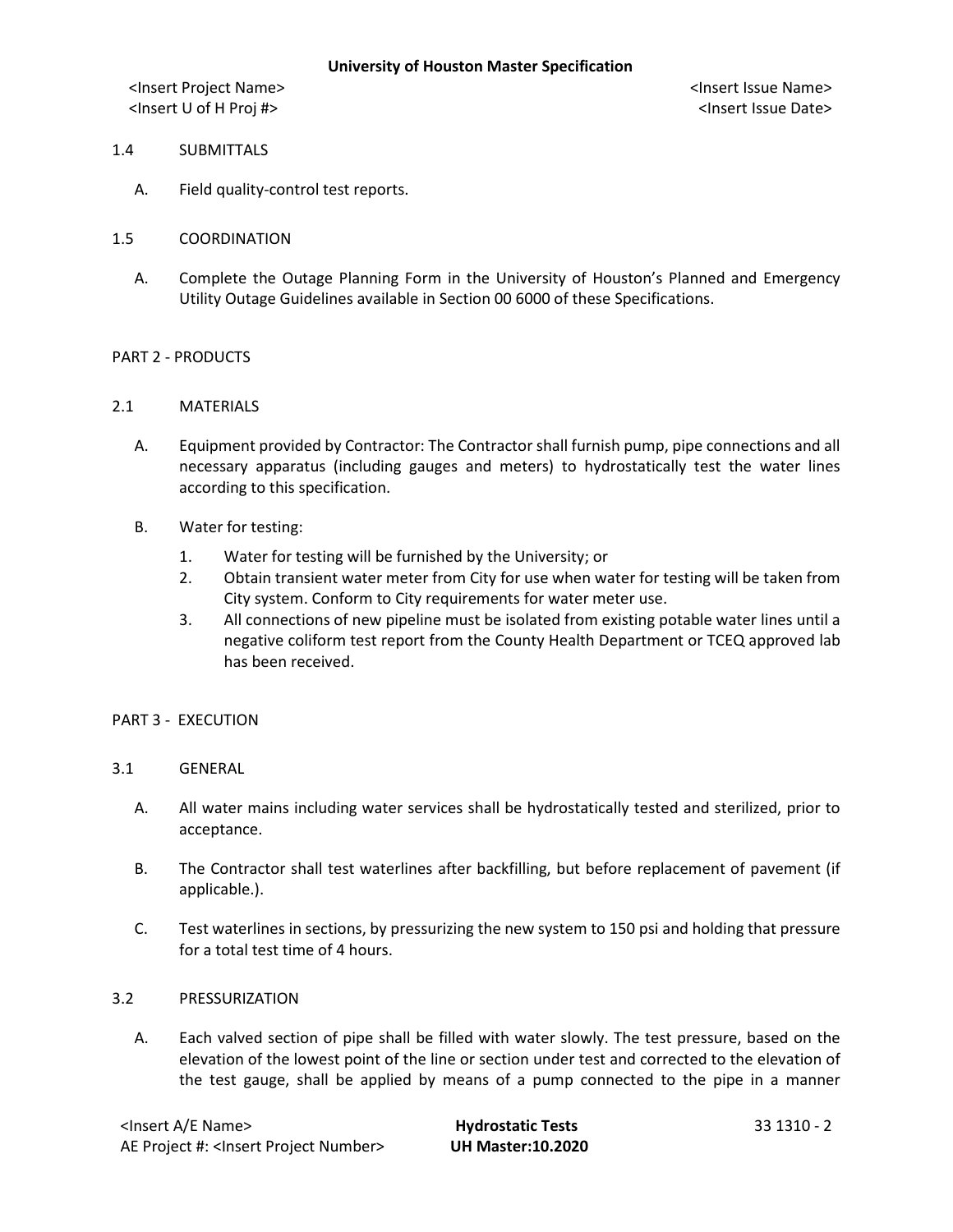<Insert Project Name> <Insert Issue Name> <Insert U of H Proj #> <Insert Issue Date>

satisfactory to the Owner. Pipes for potable water lines shall not be laid in water or when trench or weather conditions are unsuitable for work.

### 3.3 AIR REMOVAL

- A. Before applying the specified test pressure, air shall be expelled completely from the pipe, valves and hydrants. If permanent air vents are not located at all high points, the Contractor shall install corporation cocks at such points so that the air can be expelled as the line is filled with water. After all the air has been expelled, the corporation stops shall be closed and the test pressure applied twenty-four (24) hours after filling the line.
- B. At the conclusion of the pressure test, the corporation stops shall be removed and plugged, or left in place at the discretion of the Owner and City Engineer. Show any added corporation cocks on as-built plans if they are to remain in place.

## 3.4 EXAMINATION

- A. All exposed pipe, fittings, valves, hydrants and joints shall be examined carefully during the test. Any damage or defective pipe, fittings, valves or hydrants that are discovered following the test shall be repaired or replaced with sound material and the test shall be repeated until it is satisfactory to the Owner.
	- 1. Allowable Pressure Loss
		- a. For DIP and PVC No pipe installation will be accepted if the water loss is greater than that shown in Table A below. No additional leakage will be included for fittings.
		- b. When hydrants are in the test section, the test shall be made against the closed hydrant and not the valve on the lead.
	- 2. Acceptance of Installation
		- a. Acceptance shall be determined on the basis of allowable pressure loss. If any test of pipe discloses a pressure loss greater than that specified, the Contractor shall, at his own expense, locate and repair the defective material until the pressure loss is within the specified allowance.
		- b. All visible leaks are to be repaired, regardless of the amount of pressure loss.

| Length | 4"    | 6''   | 8''   | 10''  | 12''  | 18''  | 20''  | 24''  |
|--------|-------|-------|-------|-------|-------|-------|-------|-------|
| 50     | 0.04  | 0.06  | 0.08  | 0.10  | 0.12  | 0.18  | 0.195 | 0.235 |
| 100    | 0.08  | 0.12  | 0.16  | 0.195 | 0.235 | 0.355 | 0.395 | 0.475 |
| 200    | 0.16  | 0.235 | 0.315 | 0.395 | 0.475 | 0.71  | 0.785 | 0.945 |
| 300    | 0.235 | 0.355 | 0.475 | 0.59  | 0.71  | 1.065 | 1.185 | 1.42  |
| 400    | 0.315 | 0.475 | 0.63  | 0.785 | 0.945 | 1.42  | 1.58  | 1.89  |
| 500    | 0.395 | 0.59  | 0.785 | 0.985 | 1.185 | 1.775 | 1.975 | 2.365 |
| 600    | 0.475 | 0.71  | 0.945 | 1.185 | 1.42  | 2.13  | 2.365 | 2.84  |
| 700    | 0.555 | 0.83  | 1.105 | 1.38  | 1.655 | 2.485 | 2.75  | 3.31  |

### TABLE A – LOSS IN GALLONS PER HOUR PER FOOT OF PIPE

<Insert A/E Name> **Hydrostatic Tests** 33 1310 - 3 AE Project #: <Insert Project Number> **UH Master:10.2020**